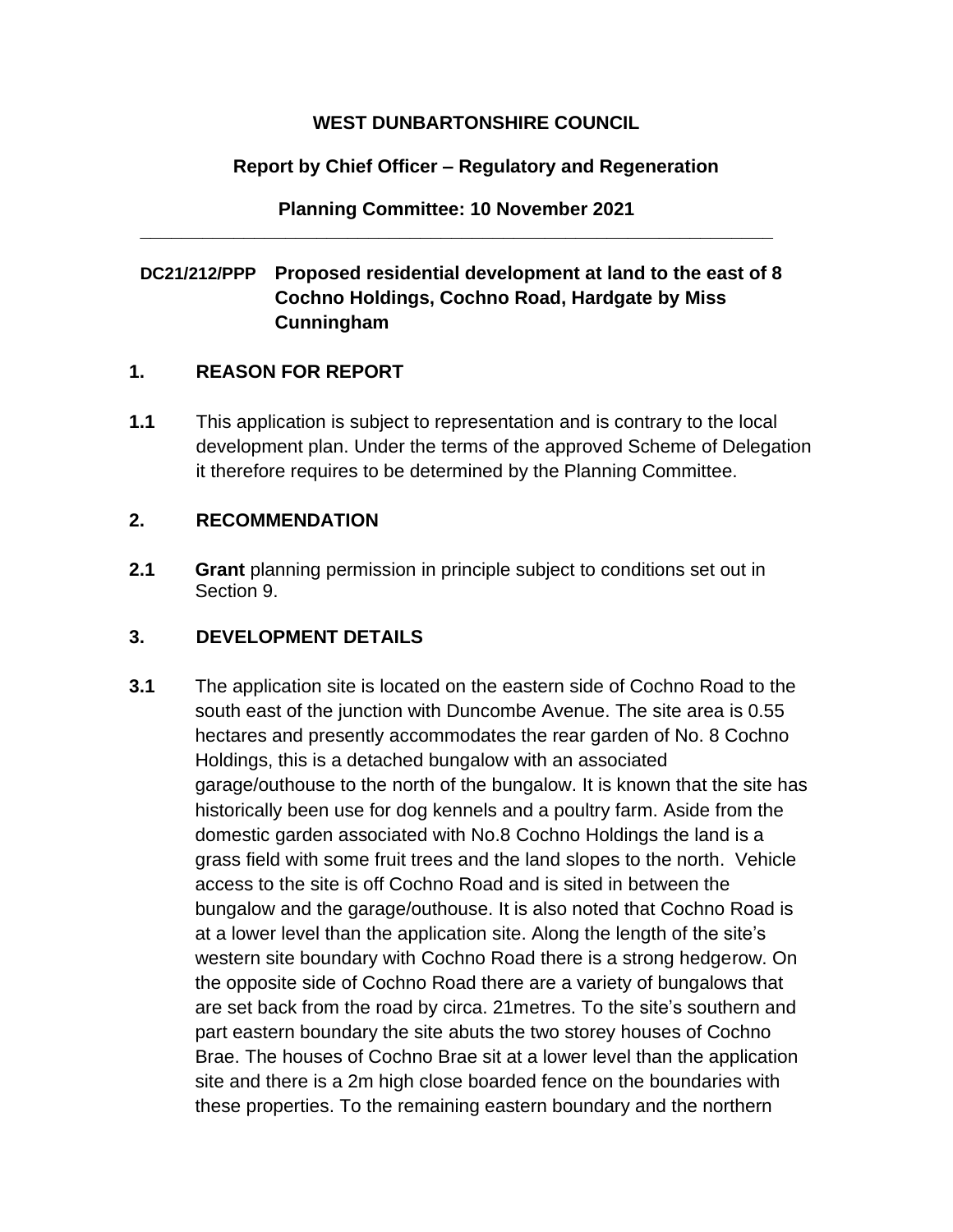boundary there are open fields with mature hedgerows forming this boundary. At the northwestern part of the site the application site includes an area of the adjacent open field. This area is 350 sqm. and has a length of circa. 43m and is to the rear of the existing garage/outhouse. The open fields to the north accommodate the electricity pylons and it is also noted that Cochno Burn is located in the field to the east.

**3.2** Planning permission in principle is sought for the residential rdevelopment of the site. At this point the application seeks to establish that the principle of residential redevelopment is acceptable as well as the means of access. No detailed layout or house type designs have been submitted at this point and accordingly no assessment can be made regarding these matters. In support of the application the Supporting Statement indicates that the site could accommodate up to 3-4 dwellings. The site layout includes a proposed means of access to the north of the existing garage/outbuilding. This arrangement results in the need for land in the field to the north of the existing garage/outhouse to achieve the vehicular access. The existing access to No. 8 Cochno Holdings will be retained and car parking spaces associated with that dwelling is proposed. The application also includes works to construct a pavement on the eastern side of Cochno Road for the length of the application site's boundary with Cochno Road.

# **4. CONSULTATIONS**

- **4.1** West Dunbartonshire Council Roads Service have no objection to the principle and advise that the development can be served by a private access provided it serves no more than 5 dwellings. The extension of the existing footway is welcomed and will ensure the development is accessible by active travel modes.
- **4.2** West Dunbartonshire Bio-diversity officer advises that the nearby Cochno Burn is known to be used by otters and appropriate surveys and Preliminary Ecological Appraisal will be necessary but this would be more appropriate at the next stage if planning permission in principle were granted. Compensatory tree planting to strengthen boundaries should also be a consideration.
- **4.3** West Dunbartonshire Council Environmental Health Service has no objection subject to conditions regarding ground contamination, remediation, hours of construction and dust control.
- **4.4** Scottish Water has no objections to the proposed development.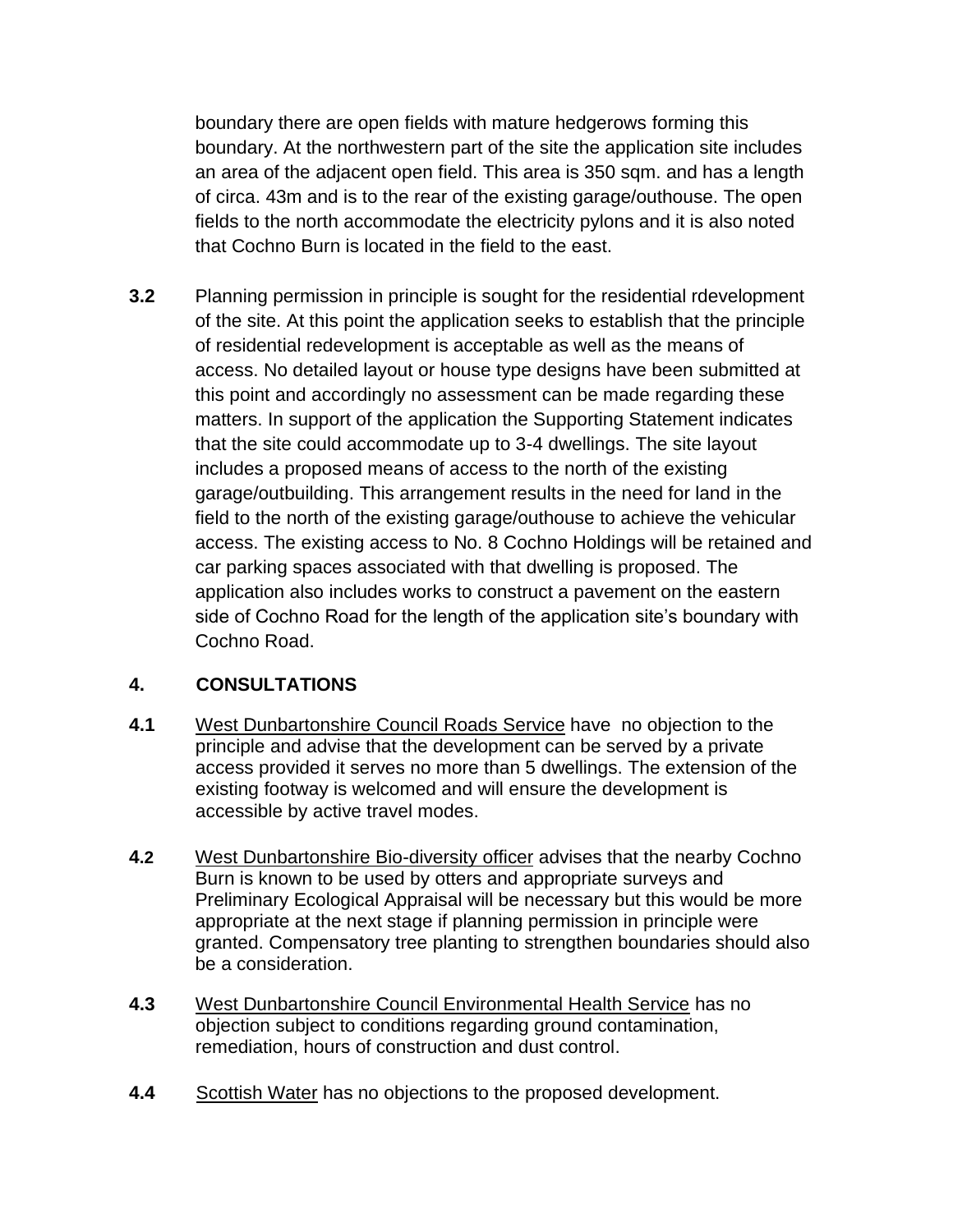# **5. REPRESENTATIONS**

- **5.1** Eleven objections have been received from local residents. The material planning points raised can be summarised as follows:
	- Impact on traffic and existing highway safety issues will exacerbate.
	- There is no need for new housing given the current building rates elsewhere in Clydebank.
	- Loss of amenity to neighbouring houses by reason of overshadowing and loss of privacy.
	- Existing drainage and flooding problems will be exacerbated by this development.
	- Loss of greenbelt land is contrary to Local Plan policies.

# **6. ASSESSMENT AGAINST THE DEVELOPMENT PLAN**

### **West Dunbartonshire Adopted Local Plan 2010**

- **6.1** Policy GB1 advises that there is a strong presumption against inappropriate development in the green belt and development will not be permitted which would have an adverse effect on the landscape character of the local area. Policy UR1 encourages the redevelopment and re-use of underused, vacant and/or derelict land and buildings for appropriate uses such as housing. Policy H4 sets out standards expected of residential development, requiring high quality design in the range of house types and sizes and in terms of form, layout and materials. Policy GD1 seeks to ensure that all new development is of a high quality of design and respects the character and amenity of the area.
- **6.2** Policy T1 and T4 requires sites to be integrated with sustainable travel and Policy E5 relates to trees and requires new development proposals to consider impacts on trees and incorporate suitable tree planting. Policies F1 and F2 aims to ensure that new development is not at risk from, and does not increase the risk of flooding, and has suitable SUDS drainage infrastructure.

# **7. ASSESSMENT AGAINST MATERIAL CONSIDERATIONS**

#### West Dunbartonshire Local Development Plan (LDP1) Proposed Plan

**7.1** On 27 April 2016, the Planning Committee took a final decision not to accept the Local Development Plan Examination Report recommended modification in respect of including the Duntiglennan Fields site in Clydebank as a housing development opportunity, and therefore, as a result of the Scottish Ministers' Direction, the Local Development Plan has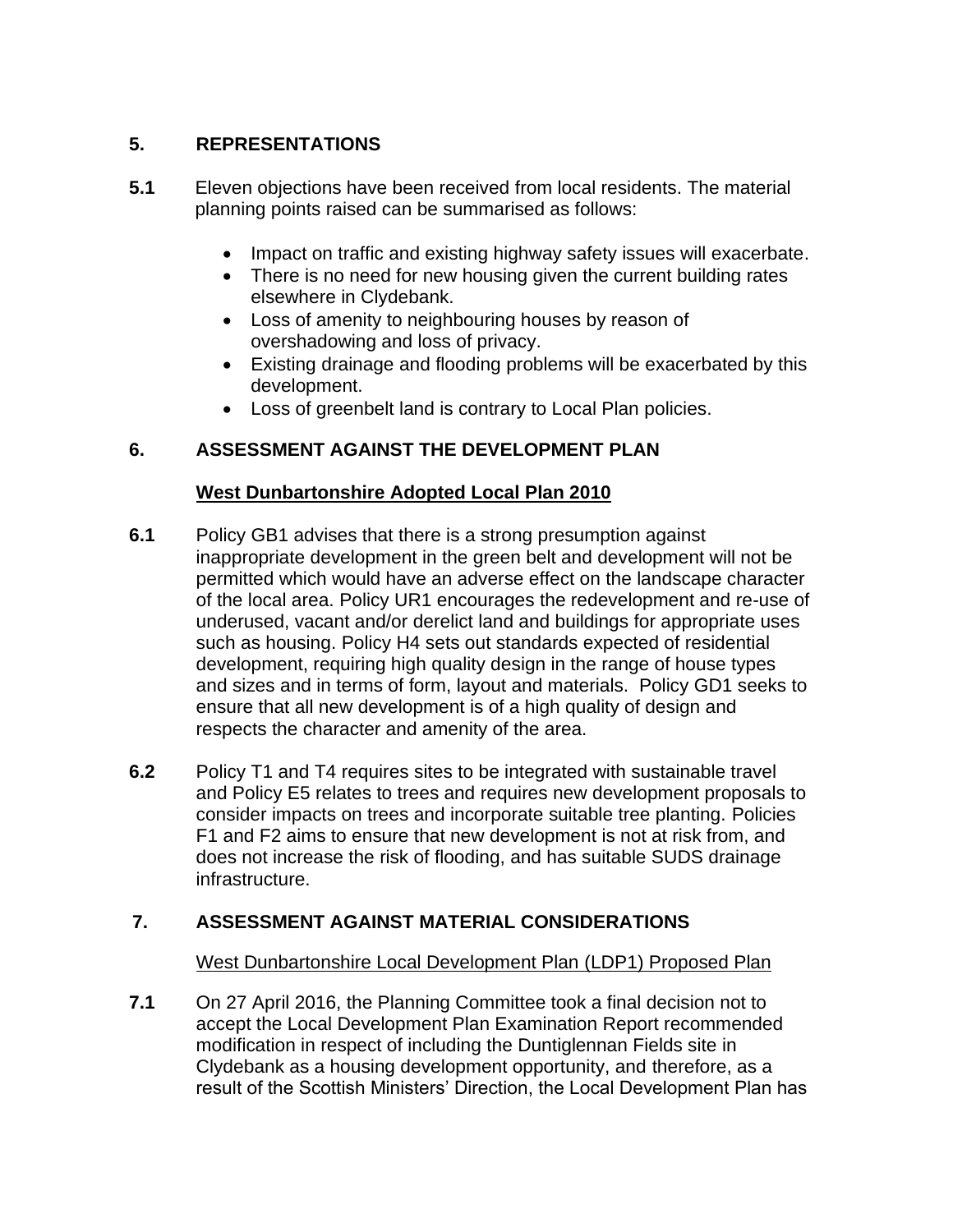remained unadopted but continues to be a material consideration in the determination of planning applications.

- **7.2** Policy DS2 restricts development in the green belt so as to maintain the attractiveness and character of the area. The development requires the consideration of policies DS1, GN2, SD1, DS6 and GN3 and GN5 with regards to new residential development, green network, transport, flooding and drainage and protected species and trees. These policies are similar to that of the Adopted Plan. DS7 requires any potential site contamination issues to be dealt with and DS1 seeks to ensure a high design quality in housing and being suitable for a mix of occupants.
- **7.3** The proposed development is assessed against the Proposed Plan and the Residential Development Guidance in Section 7 below.

#### West Dunbartonshire Local Development Plan (LDP2) Proposed Plan

- **7.4** The modified Plan and associated documents was approved by the Council on 19 August 2020. The Council has advised the Scottish Ministers of its intention to adopt the Plan. On 18<sup>th</sup> December 2020, the Scottish Ministers issued a Direction in relation to the housing land chapter of the Plan. None of the policies considered in the determination of this application is affected by the Direction. Therefore, Local Development Plan 2 is the Council's most up to date policy position and is afforded significant weight in the assessment and determination of planning applications.
- **7.5** Policy GB1 seeks to ensure that new development is directed towards urban areas to maintain the attractiveness and character of the green belt. Similarly to Policy DS1 of LDP 1, Policy CP1 seeks to ensure that housing is of a high quality, adaptable and is designed to be suitable for a mix of occupants. It indicates that all new development will be expected to contribute towards creating successful places by having regard to the six qualities of a successful place (distinctive, adaptable, resource efficient, easy to get to/move around, safe and pleasant, and welcoming).
- **7.6** Policy GI2,G14, BE1, FCC1, ENV1, ENV4, ENV5 and ENV6 are similar to the green network, built heritage, tree, water environment and flooding policies of the Adopted and LDP 1 policies, albeit that Policy GI2 sets a higher open space standard to that of the adopted Local Plan and LDP 1. Policies CP2 requires the integration and consideration of green infrastructure from the outset of the design process through to its maintenance and stewardship of the resource. Policy G12 and Policy G14 require that where residential developments are unable to meet the required green infrastructure standards on site, they must provide a financial contribution towards the cost of providing or improving green infrastructure within the area. As this application is "in principle" and the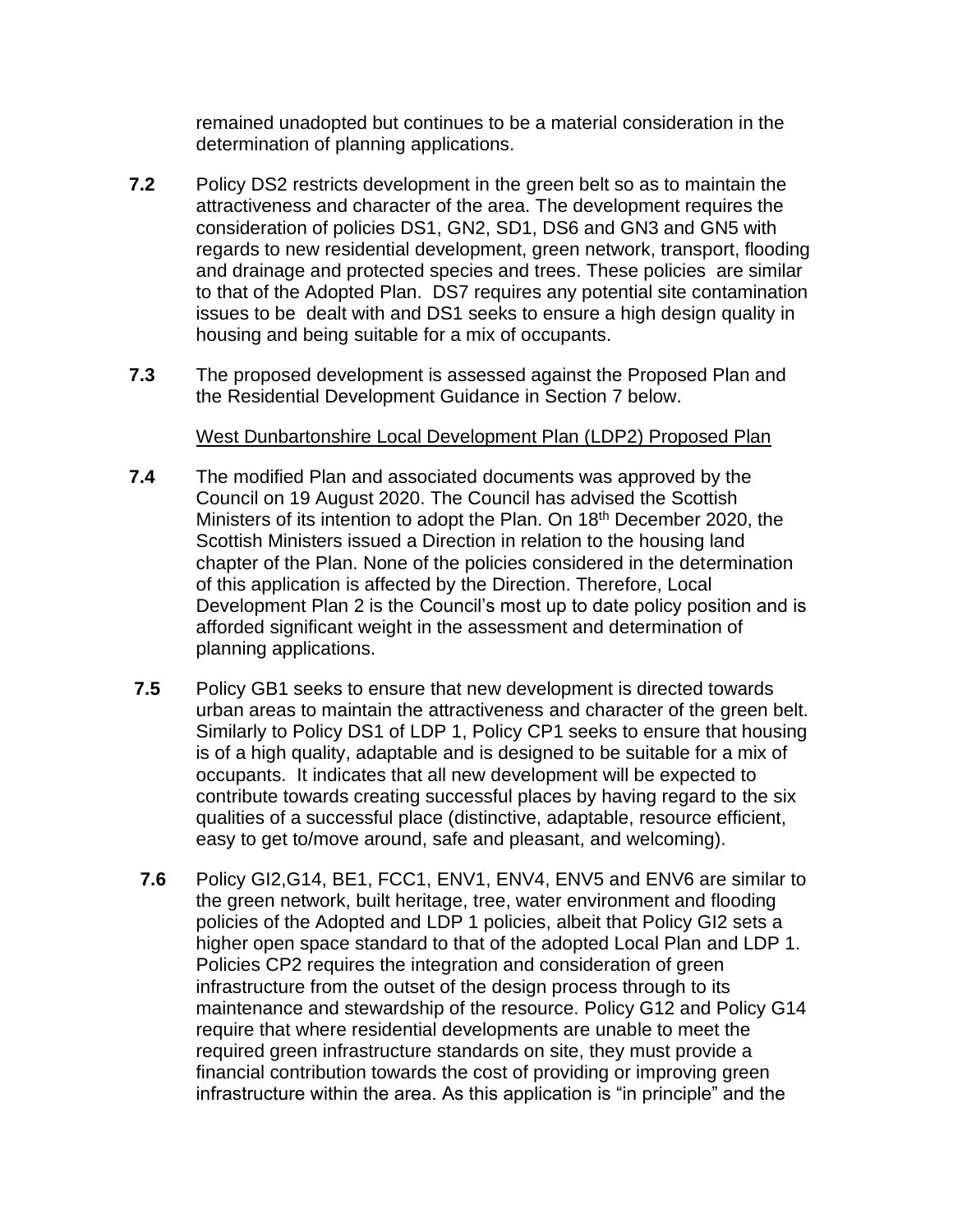number and type of units is not confirmed. It will be for the subsequent detailed application for the site to provide the appropriate development contribution for green infrastructure.

**7.7** Policy CON4 sets out a need for all developments to install sufficient broadband provisions. Policy ENV8 requires developments to address air quality, lighting and noise as part of the planning process, whilst policy ENV9 requires all potentially contaminated sites to be remediated where necessary to ensure that the site is suitable for the intended use. It is considered that the proposals comply with the above policies as discussed below.

#### Principle of Development

- **7.8** The majority of the application site is not allocated for any specific use in the adopted Local Plan or in Local Development Plan 1 and 2, being part of an 'existing residential area'. In this respect, having regard to the character of the surroundings, the principle of residential development is acceptable. As the application is for planning permission in principle and access is the only issue is being asked to consider, this forms the basis of the following assessment. The applicant envisages 3 or 4 detached houses either 1.5 or 2 storey in height but no layout or design has been provided for assessment at this stage and this would be provided at the detailed stage.
- **7.9** As detailed above it is proposed that the vehicle access to the site is achieved by utilising a strip of land to the north of the existing garage/outhouse. This strip of land is circa. 350 sqm and adjoins Cochno Road. The strip of land is within land allocated as green belt and the following policies are applicable to the determination of this application, Local Plan (2010) Policy WC1 Wider Countryside, Local Development Plan (2016) Policy GB1 Greenbelt & Countryside Development and Local Development Plan 2 (2020) Policy GB1 Greenbelt & Countryside. These policies seek to restrict development to those that are compatible within a rural setting and do not have an adverse impact on the established rural character and landscape. In terms of Policy GB1 Greenbelt and Countryside in LDP 2 the residential development is in accordance with Policy H1 however the part of the application site that falls within the greenbelt which facilitates access to the site requires to be assessed against Policy GB1.
- **7.10** A Supporting Statement has been submitted by the applicant which seeks to justify the proposal against these policies. The Supporting Statement contends that there is a justifiable and specific locational need for the proposed access hence meeting the requirements of Policy GB1 in LDP2 The Supporting Statement discounts using the existing access to the wider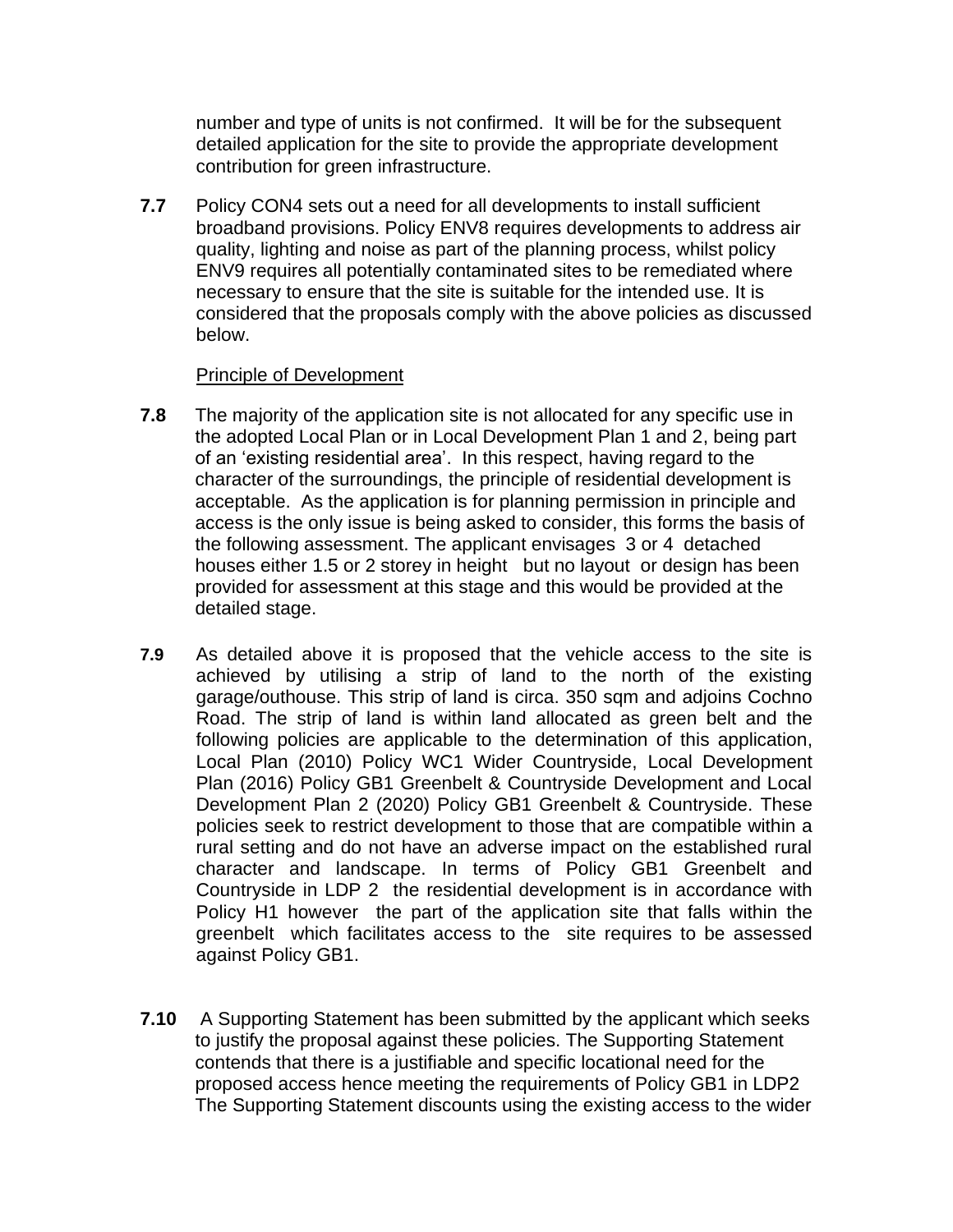site. The reasons for this being the intensification of vehicle movements adjacent to the north elevation of No. 8 Cochno Holdings (the applicants dwelling) and loss of the garage/outhouse would have unacceptable implications for No. 8 Cochno Holdings. The applicant also considers that using the existing access would impact on the bungalows sitting opposite. The Supporting Statement also discounts forming a new access to the south of No. 8 Cochno Holdings as this option is seen to present challenges with the gradient and would impact on the applicant's garden. The Supporting Statement contends that the proposed use of a strip of the adjacent field to facilitate the access to the site is therefore the best option. The Statement asserts that, '…the development of a very small section of the existing agricultural field could be achieved without having any material impact on the existing settlement boundary, the green belt or the landscape character of the surrounding area.'

**7.11** The area of green belt land needed to facilitate this access is 350 sqm, equating to circa. 15% of the overall application site area. The strip of land has a width of 9m to Cochno Road. With respect to the wider context and the surrounding green fields the area of green belt land needed to facilitate this development is considered to be small and its loss would have a negligible impact on protecting the green belt and its wider role. The fields also contain significant overhead power lines. The existing hedgerow field boundary to the north of the applicant's garage/outhouse provides a very visible, established and well defined boundary between the houses of Cochno Road and Cochno Brae and the land beyond, although it is noted that there are gaps in the hedgerow at its western end. Changes to facilitate the proposed access will be visible and will involve adding a new two width vehicle junction. The existing hedgerows will also need to be removed and this will be visible but can be reduced by new robust planting to screen the new access and provide a defined settlement boundary. It is considered in this instance that taking a small area of the adjacent field to form an access to the site will not affect the character and amenity of the area and will not undermine the Local Plan policies seeking to protect green belt land.

#### Technical Matters

- **7.12** The Council's Environmental Health Service have requested a site investigation report including remediation and mitigation measures. These matters alongside other matters regarding dust mitigation and construction activity can be dealt with by condition together with the Preliminary Ecological Appraisals requested by the Council's Bio-diversity officer .
- **7.13** The Roads Service has not raised any issues in terms of the new access and has welcomed the extension of the footpath along Cochno Road.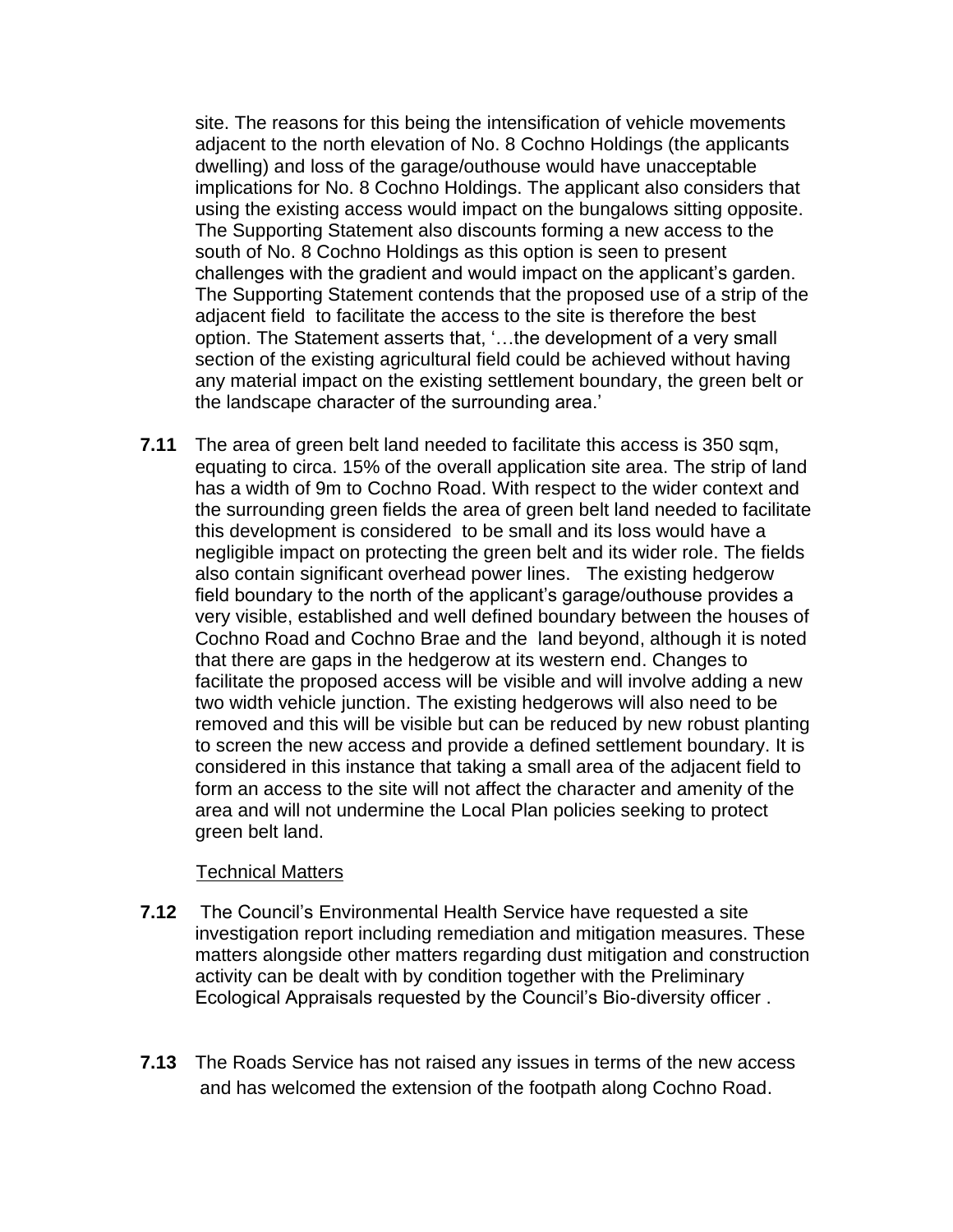### **8. CONCLUSION**

**8.1** Whilst the principle of residential development is acceptable, the means of access would result in the small incremental loss of green belt land. The loss of this land will not be highly visible and can be mitigated by strong landscaping and will not have a negative impact on the amenity and character of the area, or on the role and purpose of the green belt. The additional information provided by the applicant is considered to justify this small loss of greenbelt land together with the extension of the footway along Cochno Road.

# **9. CONDITIONS**

- **1. No development shall commence on site until such time as approval of matters specified in conditions for the following matters shall be obtained from the planning authority. Any application for approval of matters specified in conditions shall be submitted before the expiration of three years from the date of this planning permission in principle and shall include:**
- **a) site layout plans showing the position of all buildings, roads, footpaths , car parking areas, walls, fences and landscaping;**
- **b) block and layout plans and elevations of each building showing dimensions, design, height and palettes of external materials;**
- **c) landscape and streetscape plans showing the location of all proposed trees, shrubs, hedges , palettes of landscaping materials**
- **d) details of existing and proposed levels and finished floor levels relating to a clearly identified fixed datum point;**
- **e) the means of drainage and sewage;**
- **f) a detailed report on the extent, scale and nature of any contamination of the site and a remediation scheme;**
- **h) a Ecological Appraisal detailing any ecological interest in the site and how it should be addressed.**
- **i) the provision of open space to West Dunbartonshire Council's Residential Design Guidance.**
- **2. Under condition 1 above details to be submitted shall include no more than 4 houses.**
- **3. Prior to any development on site the existing footpath along the eastern side of Cochno Road shall be extended to the junction with Duncombie Avenue. Details of the footpath and its location shall be submitted to and approved by the Planning Authority and implemented prior to the occupation of any houses on site.**
- **4. Detailed to be submitted under condition 1(c) shall include a landscaping strip along the northern boundary to screen the new vehicular access.**